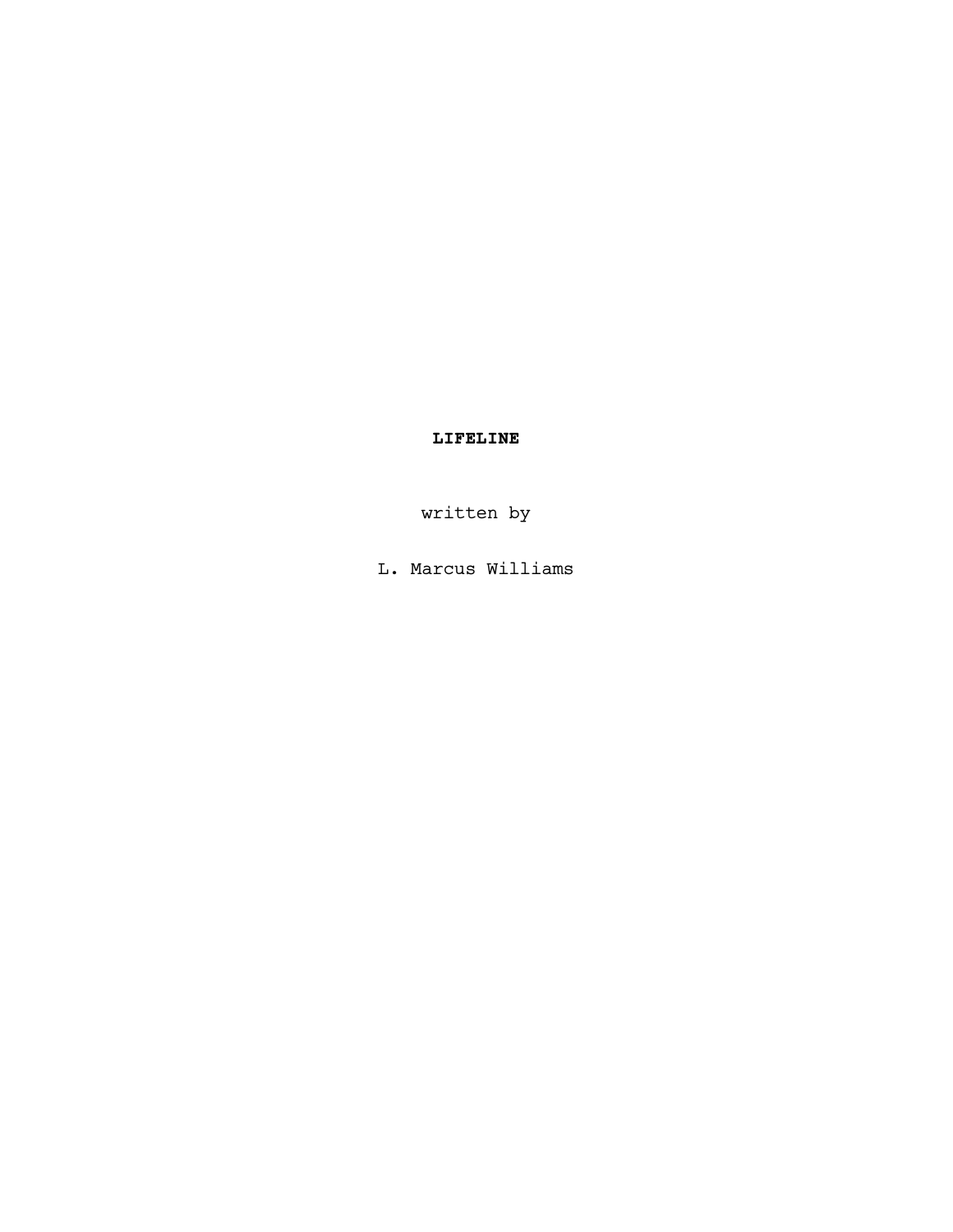Erik Satie's Gymnopédie No. 1 plays.

# $1$  INT. IRIS'S BEDROOM - NIGHT  $1$

White walls, hardwood floors, stacks of cardboard boxes and packed suitcases.

IRIS (30) is huddled in the corner of the room, arms wrapped around her knees. She looks messy in her T-shirt and pajama bottoms, her hair up in a scraggly ponytail. Her expression is blank, her feelings numb.

Her cellular phone is on the floor beside her, from which Satie's Gymnopédie continues. That is, until Iris taps the phone and the music stops dead.

An argument between neighbors can now be heard through the wall.

Iris remains sitting there, staring a thousand miles away.

# 2 2 INT. IRIS'S BEDROOM - MOMENTS LATER

Iris is standing over her dresser. She packs a houseplant into a box and seals it shut with masking tape.

Using a permanent marker, she labels the box: Home.

### 3 3 INT. IRIS'S BEDROOM - MOMENTS LATER

Iris is on her knees, reaching under the bed for anything that may be under it. What she finds is a pair of men's sneakers. Old, dirty, gym sneakers, their laces tied together.

She stares at them, and her heart drops.

### $4$  INT. IRIS'S BATHROOM - NIGHT  $4$

Iris stares at the mirror, deep within herself. Then she opens the medicine cabinet.

It is empty, except for a bottle of prescription medication. Iris takes it and closes the medicine cabinet, returning to her reflection. She rolls the pill-bottle between her fingertips, her thumb grazing against its lid.

She looks again at herself in the mirror. She takes a deep breath, then exhales, a sense of resolution having swept over her.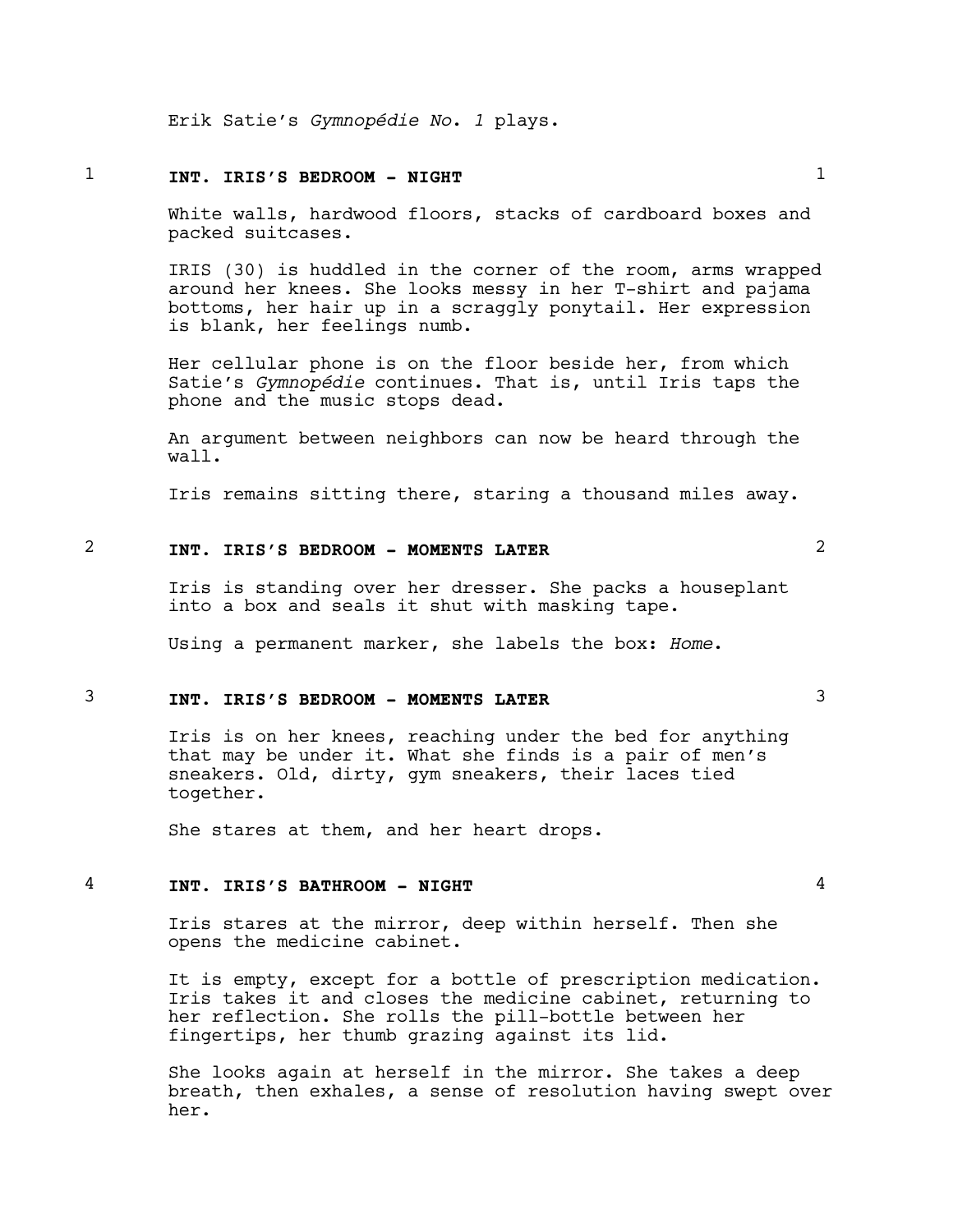### 5 5 INT. IRIS'S BEDROOM - NIGHT

Iris is sitting on her bed, looking towards the window. She dials a number on her phone, reading it from a slip of paper.

She brings the phone to her ear.

SPLIT SCREEN

#### LEFT FRAME: INT. IRIS'S BEDROOM - CONTINUOUS

Iris awaits an answer to her call.

#### RIGHT FRAME: INT. CRISIS CALL CENTER - RAY'S CUBICLE - NIGHT

One of the land-lines is ringing.

RAY (mid-30s) is seated at his cubicle, eating from a Tupperware dish. The clashing of his checkered shirt and striped tie suggests he is a bit out of his element.

He hears the phone ringing and hesitates a moment, meditatively. Then he answers the incoming call, speaking into his headset.

> RAY Hello, Saint Bernadette's Lifeline. How may I help you?

Iris does not respond.

RAY (CONT'D) Hello...?

IRIS I'm going to kill myself.

RAY

Okay...

He starts taking his notes on the computer before him, checking off each box as he goes.

RAY (CONT'D)

Are you alone?

#### IRIS

Yes.

RAY Do you have a plan?